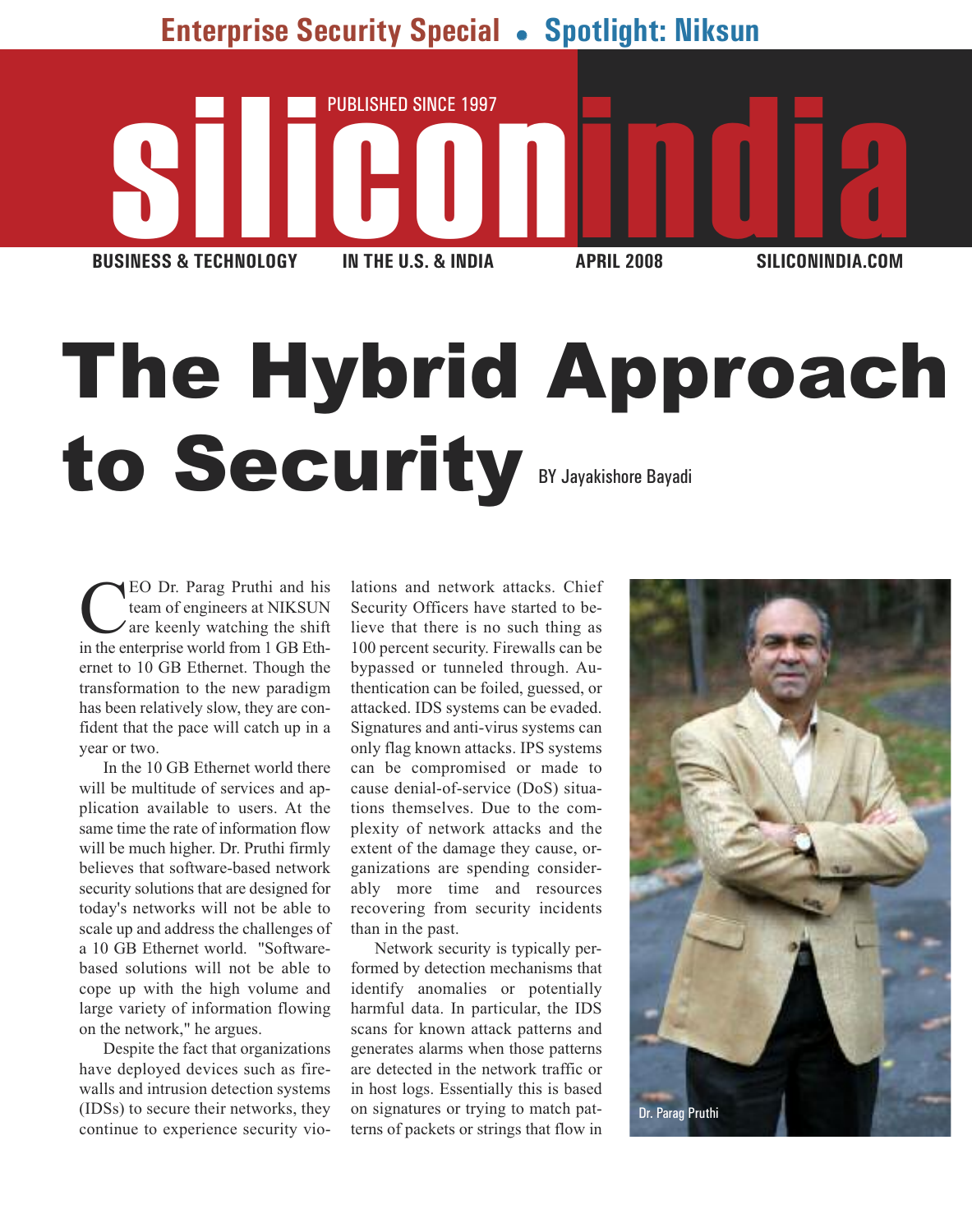a network. However, scanning the network traffic in a 10 GB Ethernet world is not that simple using this approach.

"IDSs are not the network security panacea they were originally thought to be, but rather are prone to suffering from a host of shortcomings," says Pruthi. Chief among these shortcomings is the proliferation of false positives, the cases where the IDS raises an alarm when no real breach has occurred thereby greatly reducing the effectiveness, usability, and manageability of such systems. Indeed, industry estimates generally place the average occurrence of false positives above 90 percent. The increasing need to monitor faster and faster networks threatens to make matters worse.

### **66 IDSs are not the network secu-**<br>**EXECUTE THE REFERENT SECUTION** rity panacea they were originally thought to be, but rather are prone to suffering from a host of shortcomings<sub>99</sub>

Another trend that one has to be aware of is that the nature of information embedded in data streams is getting quite complicated. The types of things that your data is protected against are deep inside packets and message elements that are encoded. They are not simply detectable based on just pattern recognition.

It's a no brainer that the detection provided by IDSs, although crucial, is only one part of the process. Policies, procedures, personnel, and products must be in place for managing incidents beyond the detection phase. Ideally, a quick decision needs to be made on the legitimacy, severity, and on-going risk posed by an event. From here, an appropriate response can be enacted. How quickly such a decision and response can be made ultimately depends on the skill of the team and the power of their tools.

We have to do online real-time decoding at the application layer, go deep into application semantics and decode deep within to understand what actually is being transferred and determine who is authorized to transfer certain data," explains Pruthi. "And that's not easy." Software-based solutions that must go very deep into the reconstruction of application protocols and across a number of different flows simply fail at very high rates of network traffic.

This is where New Jersey-based NIKSUN comes to play. Its robust security solutions, spearheaded by the flagship NetDetector suite, provide the additional necessary depth to fill these gaps. So whether an attack is an NetDetector is a full-featured appliance for network security surveillance, detection, analytics, and forensics. It complements an organization's existing network security infrastructure, including firewalls/IPS, IDS, and switches/routers, to help provide defense at unprecedented depths. "When appliances are distributed throughout the enterprise and then centrally managed along with aggregated reporting and analysis, a new unprecedented level of security monitoring unfolds," states Pruthi.

NetDetectorLive builds on the award winning foundation of NIKSUN's patented real-time analytics engine by continuously capturing and warehousing network traffic, and alerting on specific signatures and traffic patterns enabling fast and accurate monitoring of content. Built-in modules provide complementary signature and statistical anomaly detection, thus locating the "needles" of actionable information in the "haystack" of raw data. NetDetectorLive allows users to not only rewind to and playback violations but also search all data flowing on a network for forensic reconstruction of surreptitious activity.

NetDetectorLive monitors network communication channels such as email, web-mail, instant messaging, chat, ftp, and others, for document and content leaks. In addition to custom alert and scanning capability, NetDetectorLive provides users with templates of regulatory and corporate policy profiles making it immediately useful right out of the box. All this and more is rounded out by a highly intuitive web-based GUI.

NetDetectorLive stores all captured network and application data in an internal repository. This stored data is then used to recreate documents and incident contexts, used to perform audits, security and compliance forensics, or troubleshoot problems.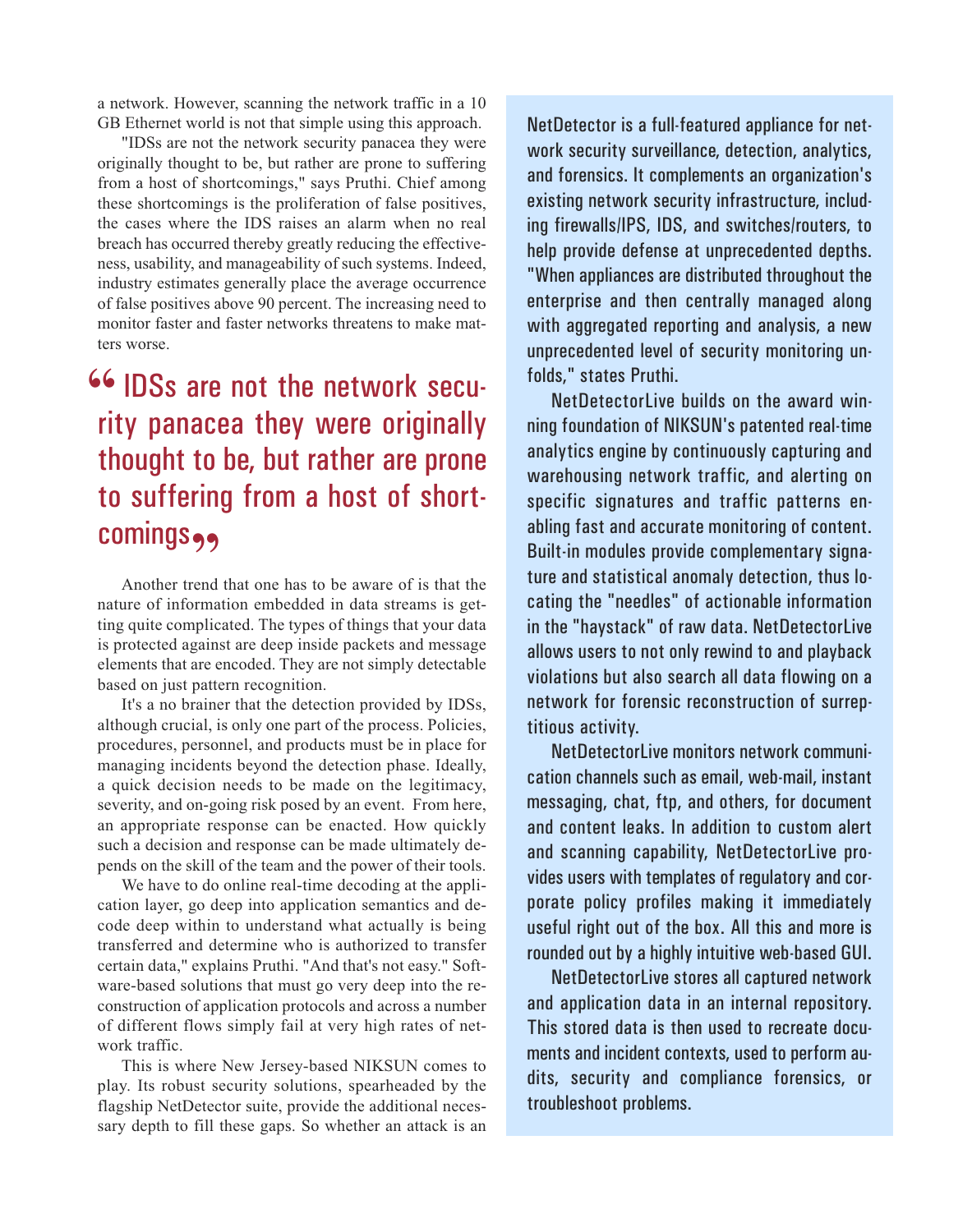

**46 We need a hardware-software**<br>expertise and a systems-hased anexpertise and a systems-based approach to solve many of the network monitoring, security, surveillance and forensics needs of **tomorrow**,

external break-in, an internal theft and disclosure of sensitive data, or the latest worm, the continuous surveillance and powerful analysis of NIKSUN's solutions ensure that the incident can be captured, traced, and remediated.

NIKSUN does this is by way of hybrid approach. Since there are new applications being deployed on the network and the nature of the applications change frequently, we need a hardware-software expertise and a systems-based approach to solve many of the network monitoring, security, surveillance and forensics needs of tomorrow," says Pruthi.

NetDetector is a combination of hardware and software that work together to combat threats. It provides the users a capability to customize the hardware. One can load different patterns, different actions, program the algorithm for a new environment, and write new exceptions and rules. The hardware is flexible enough to run the software at a very high rate. "This is indeed a cost effective solution and can be deployed at different locations within the network," notes Pruthi.

With over 600 customers having signed up since the company's start in 1997, NIKSUN is already seeing success. High level thinking coupled with its fundamental architecture and design is what makes NIKSUN's solution truly a revolutionary one in the industry.  $s$